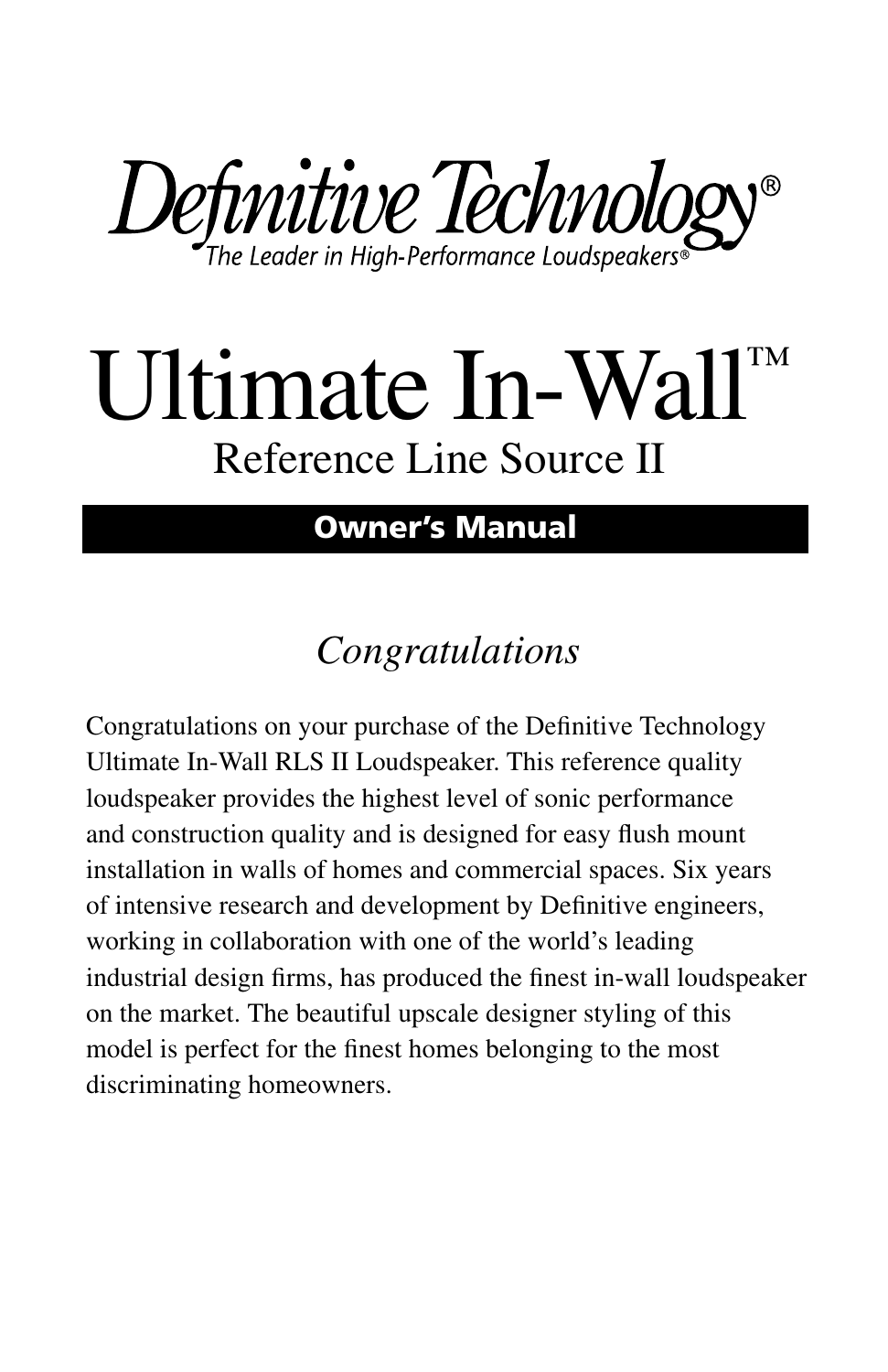### **The Ultimate In-Wall Loudspeaker RLS II**

#### The RLS II:

- Incorporates high power, high definition cast basket Definitive bass/midrange drivers combined with pressure coupled low frequency radiators and state of the art Definitive 1" dome tweeters.
- Incorporates polypropylene cones with butyl rubber surrounds.
- Incorporates a complete precision crossover system designed by Definitive engineers for seamless driver blending.
- Incorporates a completely sealed non-resonant medite enclosure to assure you of laboratory reference quality performance in your home.
- Is moisture resistant to allow use in bathrooms, etc.
- Incorporates the installer's favorite: a sturdy, easy and quick to use metal pivoting dog mounting system.
- Is easily paintable and comes complete with mounting templates and plastic paint masks.
- Can be used as an exceptional left-main, right-main, center-channel or rear/side surround in a state of the art home theater system or as stereo pairs in a 2-channel music system.

## **The Sound Quality Is Extraordinary**

The Ultimate In-Walls have been voiced by Definitive engineers (using the superb facilities of the Definitive Technology Advanced Research Facility) to the same high-end standards as all Definitive loudspeakers. The drivers and baffles are perfectly integrated into the designs to minimize the diffraction problems that are inherent with most other in-wall loudspeakers. To ensure that you experience the finest performance possible from your Ultimate In-Walls, we encourage you to read this owner's manual to familiarize yourself with the proper installation and set-up procedures.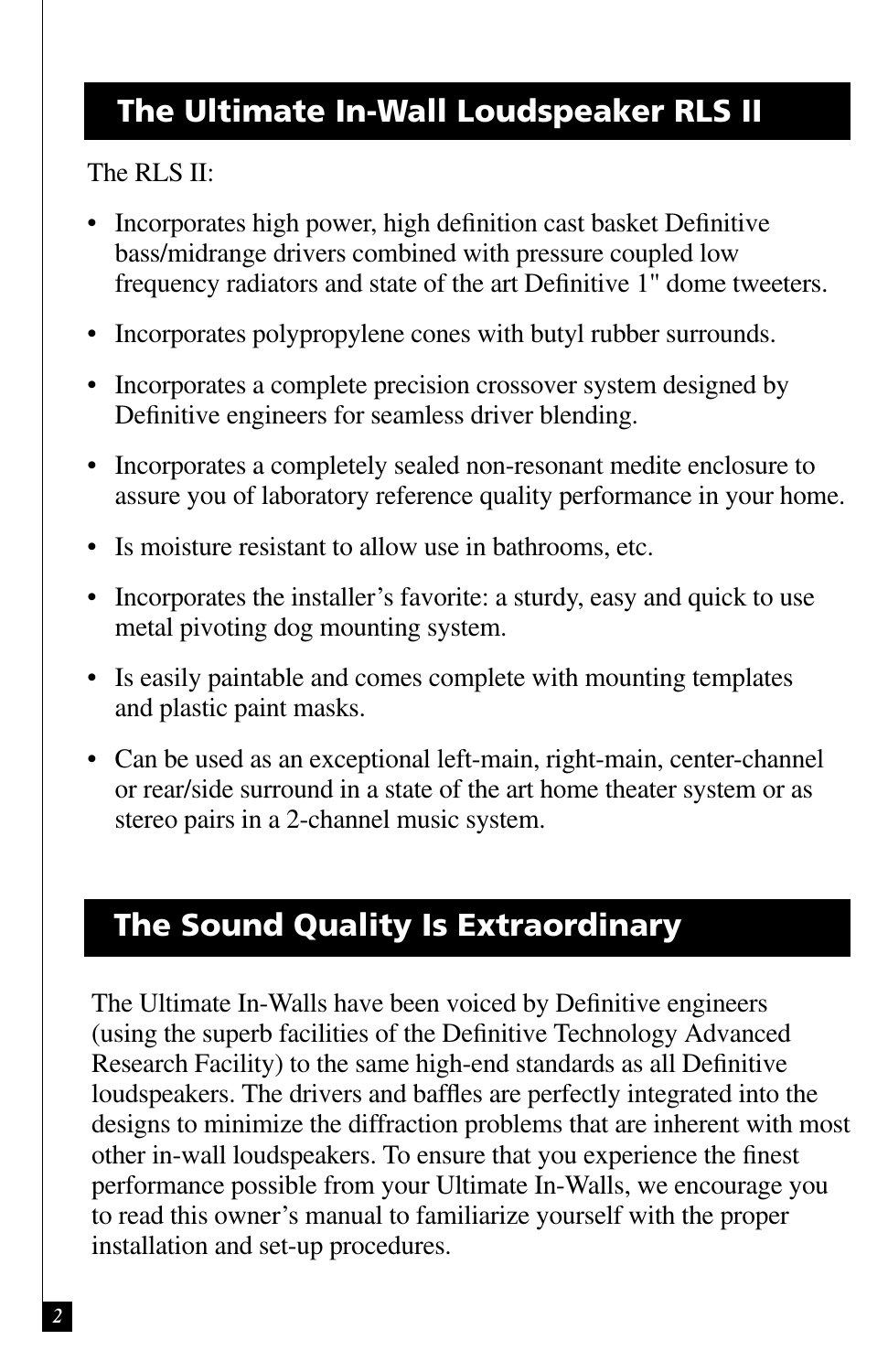## **Unpacking Your In-Wall Loudspeakers**

#### **Please Inspect For Shipping Damage**

Each loudspeaker leaves our plant in perfect condition. Any visible or concealed damage most likely will have occurred in handling after it left the plant and should be reported at once to your Definitive dealer or the delivery company that delivered your loudspeakers. Please unpack your system carefully. Save all cartons and packing materials in case you move or need to ship your system. Record the serial numbers found on the back of the In-Wall Loudspeakers in the appropriate place on your warranty card.

#### **Ultimate In-Wall Installation**

Definitive's Ultimate In-Wall Loudspeakers are designed to be mounted in walls with excellent results. Because of their wide dispersion characteristics and other aspects of their superb sonic performance, mounting position in your room is very flexible. Due to the different requirements of the wide variety of room shapes and sizes, we recommend that you consult with the custom installation specialist at your Definitive Technology dealer regarding your own particular needs.

## **Painting Your In-Wall Loudspeakers**

All Ultimate In-Wall Loudspeakers are easily paintable and are shipped with plastic paint masks (which should be retained even if you initially decide not to paint the speakers). The grill and frame must be painted separately, and for best results, prior to installation.

For the grill, spray painting is the recommended method. Follow the paint manufacturer's directions for ventilation and correct spraying procedure. Be very careful not to clog the speaker grill with too heavy a coat of paint as this will impair system sonic performance.

For the frame, spray painting is preferred but brush or roller will also give good results. The supplied frame masks should be put in place to protect the speaker components for whichever method you choose.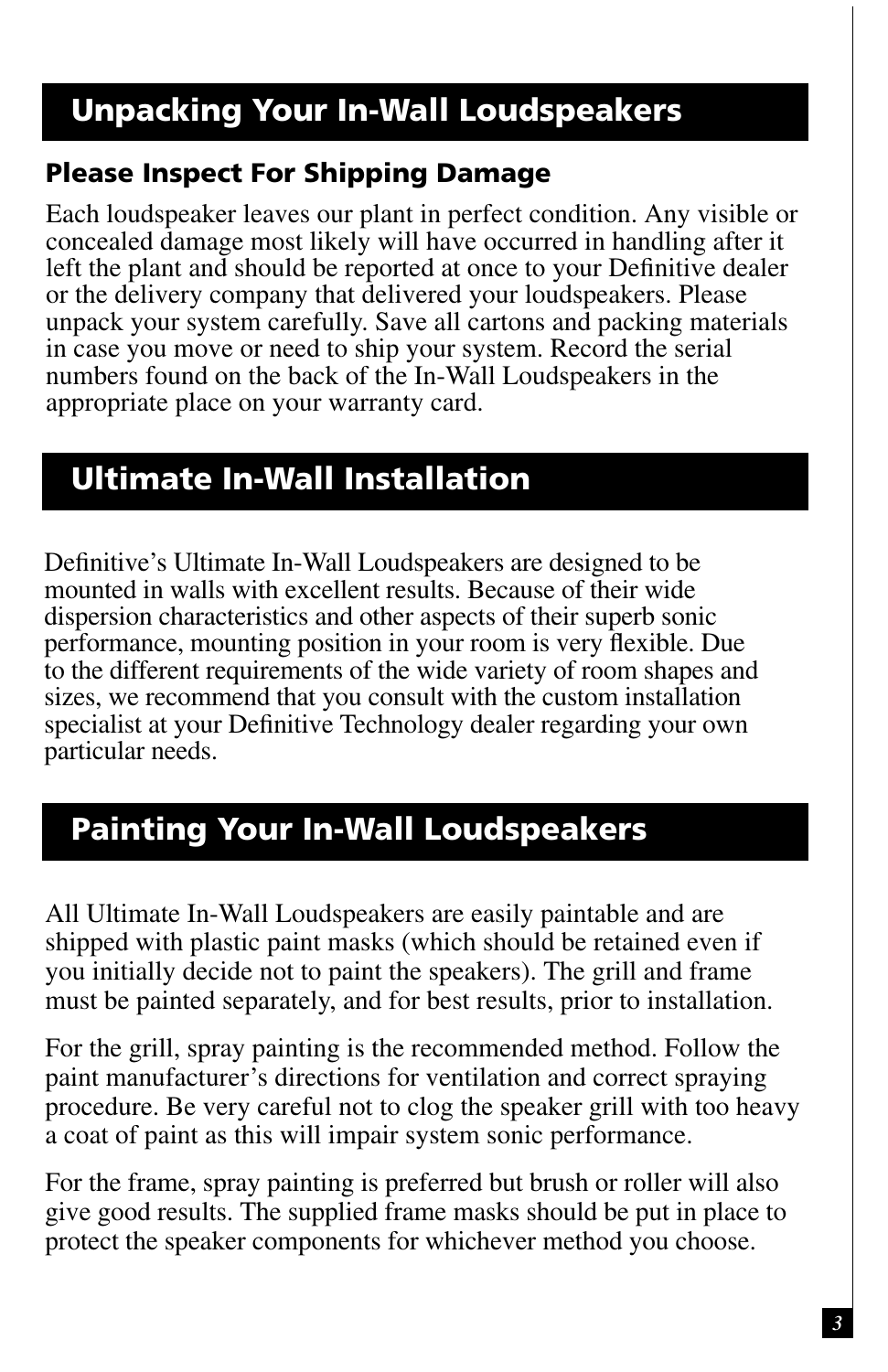#### **Planning for Installation**

Please allow a minimum of 11/2" of clearance all around the cutout behind the wallboard for your speakers. There must be at least 37/8" depth from the front of the drywall to the back of the cavity.

#### **Required Tools for Installation**

- Saber or keyhole saw or utility knife capable of cutting drywall
- Medium Phillips screwdriver
- Level (optional)

#### **Installation Procedure**

The RLS II is designed to be installed inside the walls of your home quickly and easily. Because of its superb sonic performance, installation location within your room is very flexible. Your room is not like anyone else's room, and because of its unique size and shape will have its own requirements for optimal sonic performance. We recommend that you consult with the Custom Installation Specialist at your Definitive Technology dealer regarding your special needs or if you are at all uncertain about the best and safest way to install your RLS II.

- It is highly recommended that you take advantage of the expertise of a professional installation specialist.
- Before starting construction or modification of your walls, you should familiarize yourself with any applicable local fire and building codes.
- Make sure the locations you select do not conceal studs, electrical wiring or plumbing. Prior to installation, hold the speaker in your chosen location to make sure it safely clears obstacles such as studs, corners, beams, lighting fixtures and door/window frames. Your cutout must be at least 1" (25 mm) from adjoining walls or ceiling, and  $11/2$ " (38 mm) internal studs or plumbing. Note that the frame around the inset loudspeaker extends 1" beyond your cutout.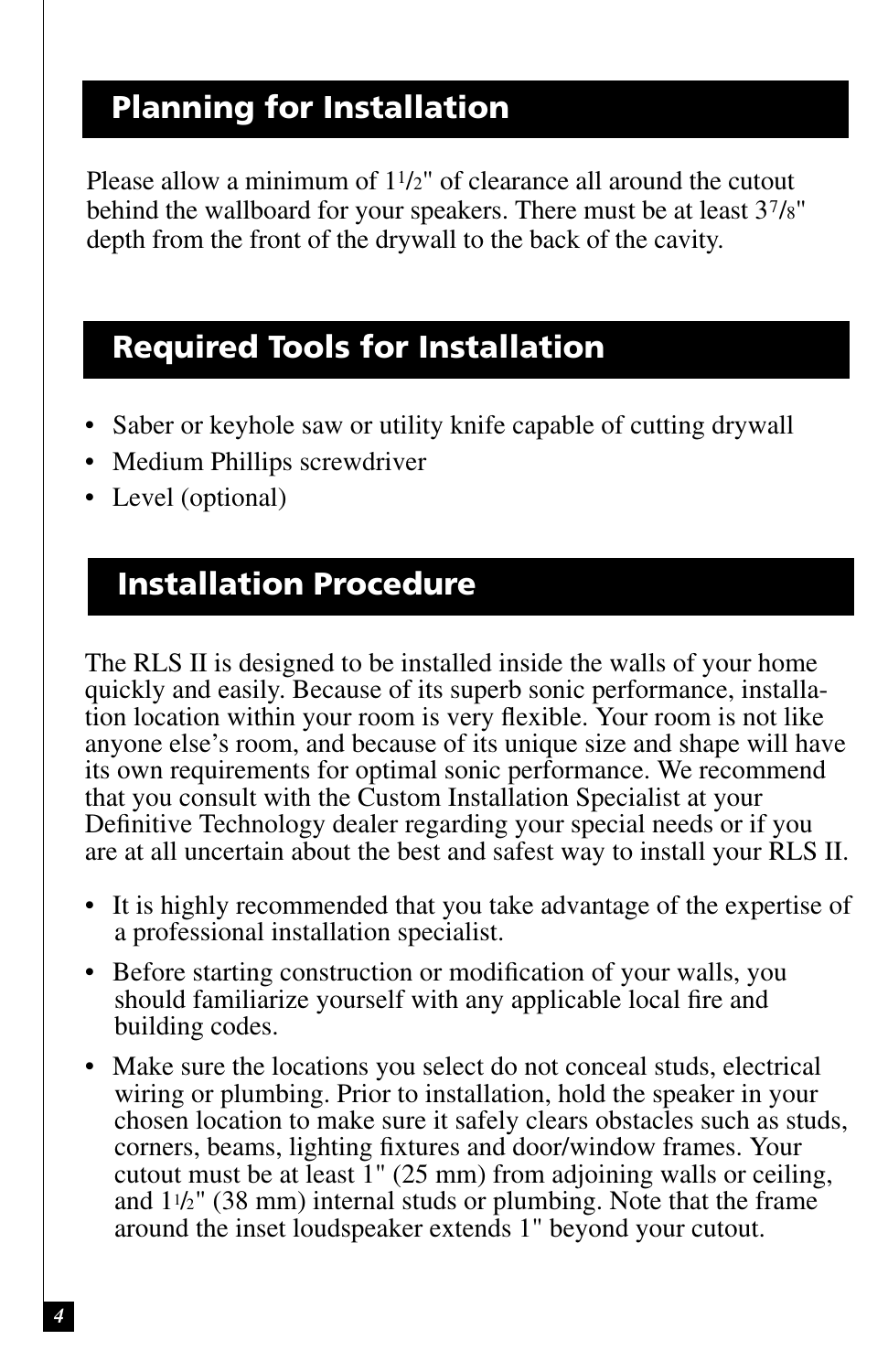#### **Installation Procedure (continued)**

- Also note that the size of the RLS II may require some modification of the stud structure in your wall. This should only be done by a competent professional who will configure the studs to maintain their structural integrity.
- Speaker wire must be run inside your wall as part of the installation process of in-wall loudspeakers. Plan the connection before you start your loudspeaker installation.

#### **Step-by-Step Installation**

- The included template is the exact size of the required speaker opening. Once you have decided on a general location for your speaker, hold the template in the preferred position on the wall and trace around it taking care that the opening is level.
- Use a saw or knife to cut the opening.
- Make sure the gasket is installed on the inner surface of the speaker bezel so that it will be between the speaker bezel and the wall when the speaker is installed.
- Run color coded wires between the speaker cavity and the amplifier unit. When running the wires inside the wall to the opening, leave a minimum of 12" of additional length in the cavity to facilitate speaker connection.
- Connect the speaker wires to the In-Wall unit taking care to make red to red (+) and black to black (-) terminal connections.
- Refer to your amplifier or receiver loudspeaker wiring instructions, turn off the unit and connect the speaker wires to the appropriate colored output terminal on the unit, again making red to red  $(+)$ and black to black (-) connections. This will ensure absolute phase throughout the system.
- The metal pivoting dogs are pre-installed in the loudspeaker frame with Phillips screws. The dogs can be rotated left or right by turning the screws.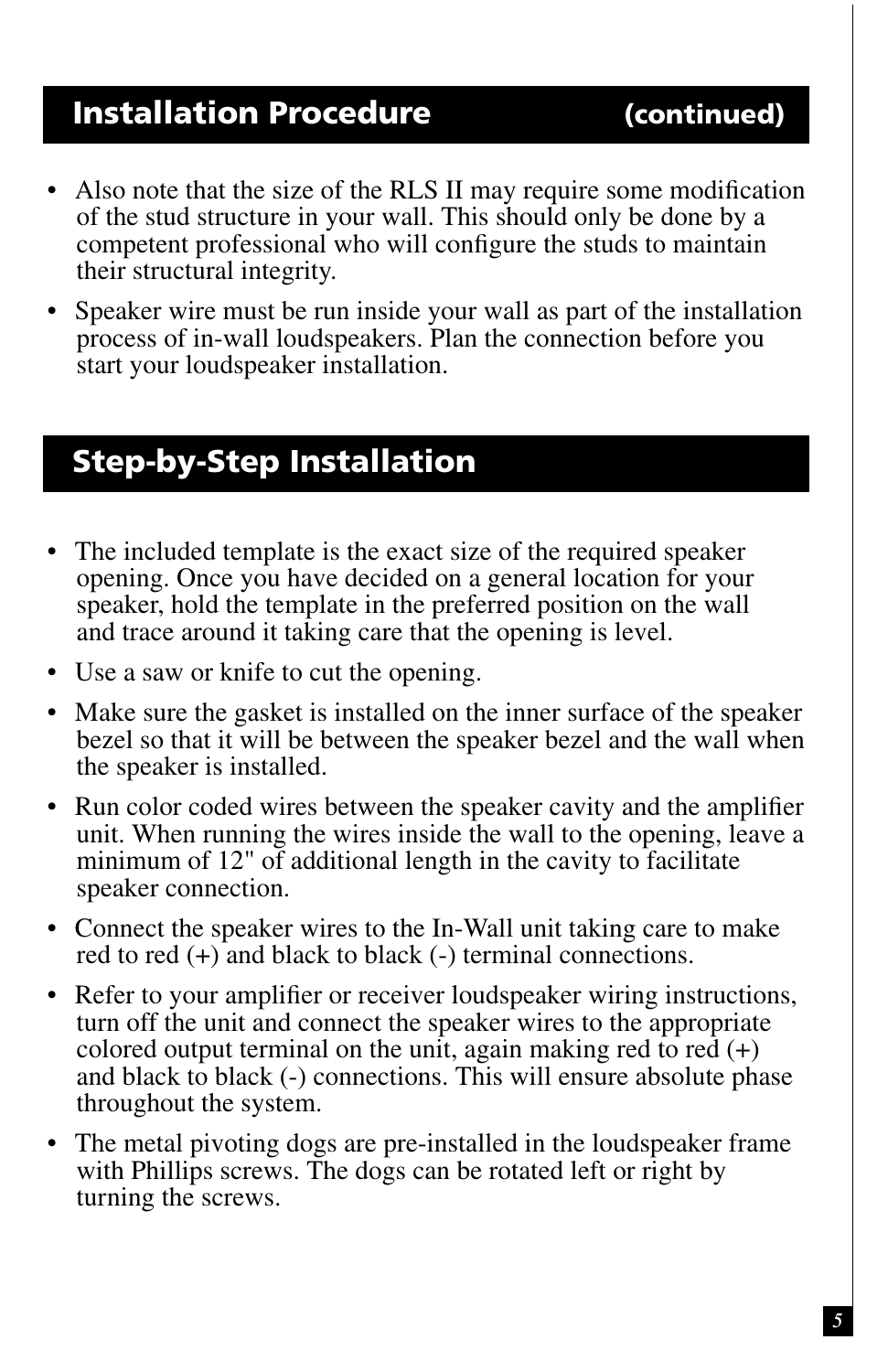## **Step by Step Installation (continued)**

- To install speaker, first rotate screws one-half turn counter clockwise to swing the dogs into position and clear the edge of the wall cutout. Then place speaker frame in position in the cutout and rotate screws clockwise one-half turn to grip the wall. Tighten by hand until frame is stable but loose enough to be adjusted in final position. Level the speaker frame and snug screws into place taking care not to overtighten.
- Fit grill on frame.

#### **Troubleshooting Your In-Wall Loudspeakers**

If you experience any difficulties with your Ultimate In-Wall Loudspeakers, try the suggestions described below. If you are still having problems, please consult your Definitive Technology authorized dealer for assistance.

- Make sure all your system interconnections and power cords are solidly in their place.
- Check to be sure that the power cords and/or speaker wires have not been damaged.
- Many amplifier/receivers have sophisticated internal protection circuitry. If for some reason the protection circuitry is tripped, please turn down the system's volume and wait five minutes before trying the system again.

#### **Technical Assistance**

It is our pleasure to offer assistance if you have any further questions or comments. Please feel free to contact our technical support staff at Definitive Technology, LLP, 11433 Cronridge Dr., Suite K, Owings Mills, MD 21117 or call (410) 363-7148.

#### **Visit us at www.definitivetech.com**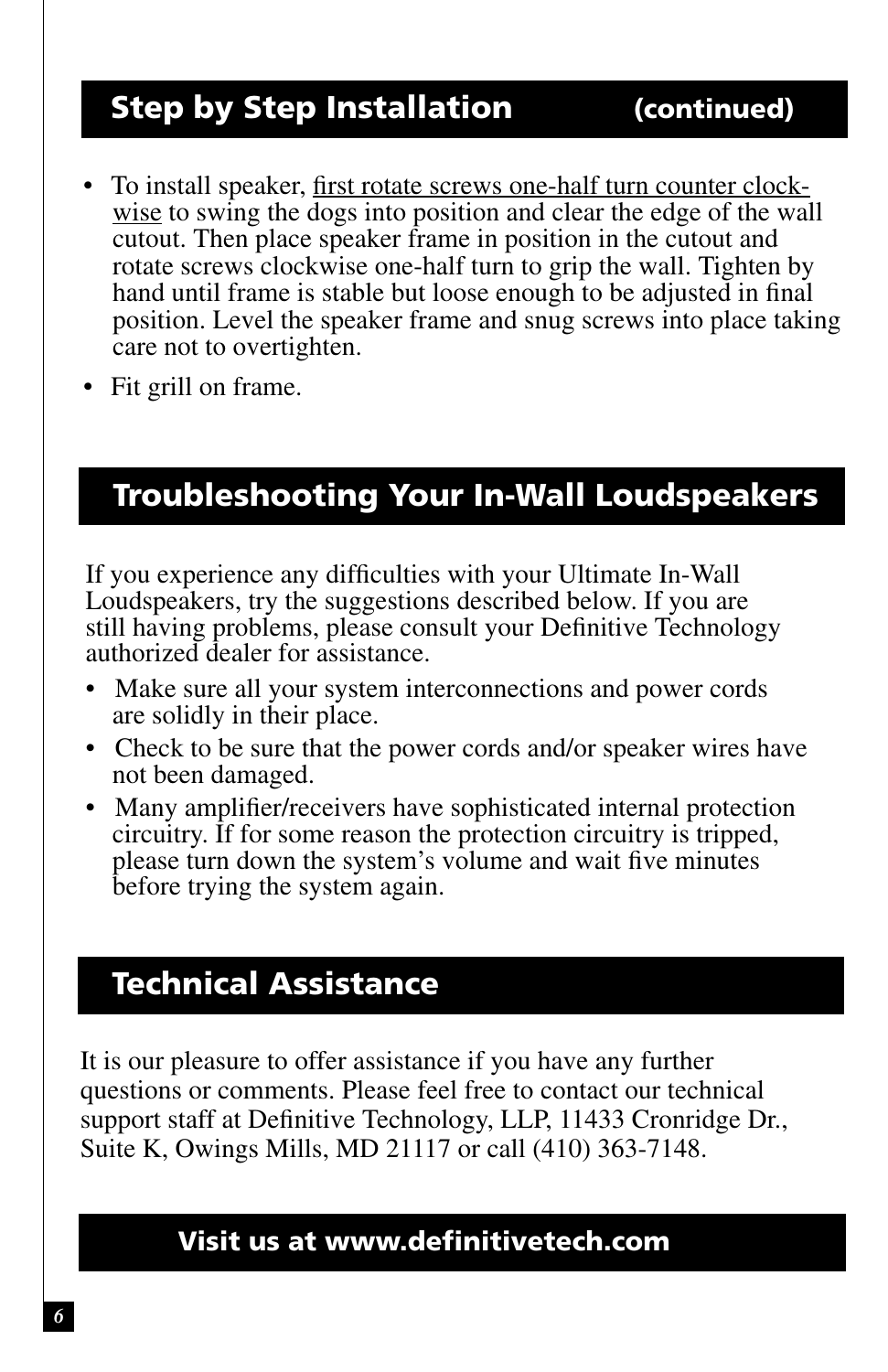#### **Service**

Service and warranty work on your Definitive loudspeakers will normally be performed by your local Definitive Technology dealer. However, if you wish to return the speaker to us, please contact us first, describing the problem and requesting authorization as well as the location of the nearest factory service center. **Please note that the address given in this booklet is the address of our offices only. Under no circumstances should loudspeakers be shipped to our offices or returned without contacting us first and obtaining return authorization.**

> Definitive Technology Offices 11433 Cronridge Dr. Suite K Owings Mills, Maryland 21117 Phone: 410-363-7148

#### **In-Wall Loudspeaker Specifications**

#### **UIW RLS II**

**Outer Dimension:** 8<sup>1</sup>/8" W x 29<sup>3</sup>/4" H **Cut-out Size:**  $7''$  W x  $28^{1/2}$  H x  $3^{7/8}$  D<br>**Recommended Amplification:**  $10 - 350$  watts **Recommended Amplification:**  $10-3$ <br>**Efficiency:** 92 dB **Efficiency:** 92 dB **Frequency Response:**<br>Nominal Impedance:

**Nominal Impedance:** Compatible with 8 ohm outputs<br> **Driver Complement:** Two 6.5" cast-basket bass/midra Two 6.5" cast-basket bass/midrange drivers, Two 6.5" pressure-driven bass radiators, One 1" pure aluminum dome tweeter